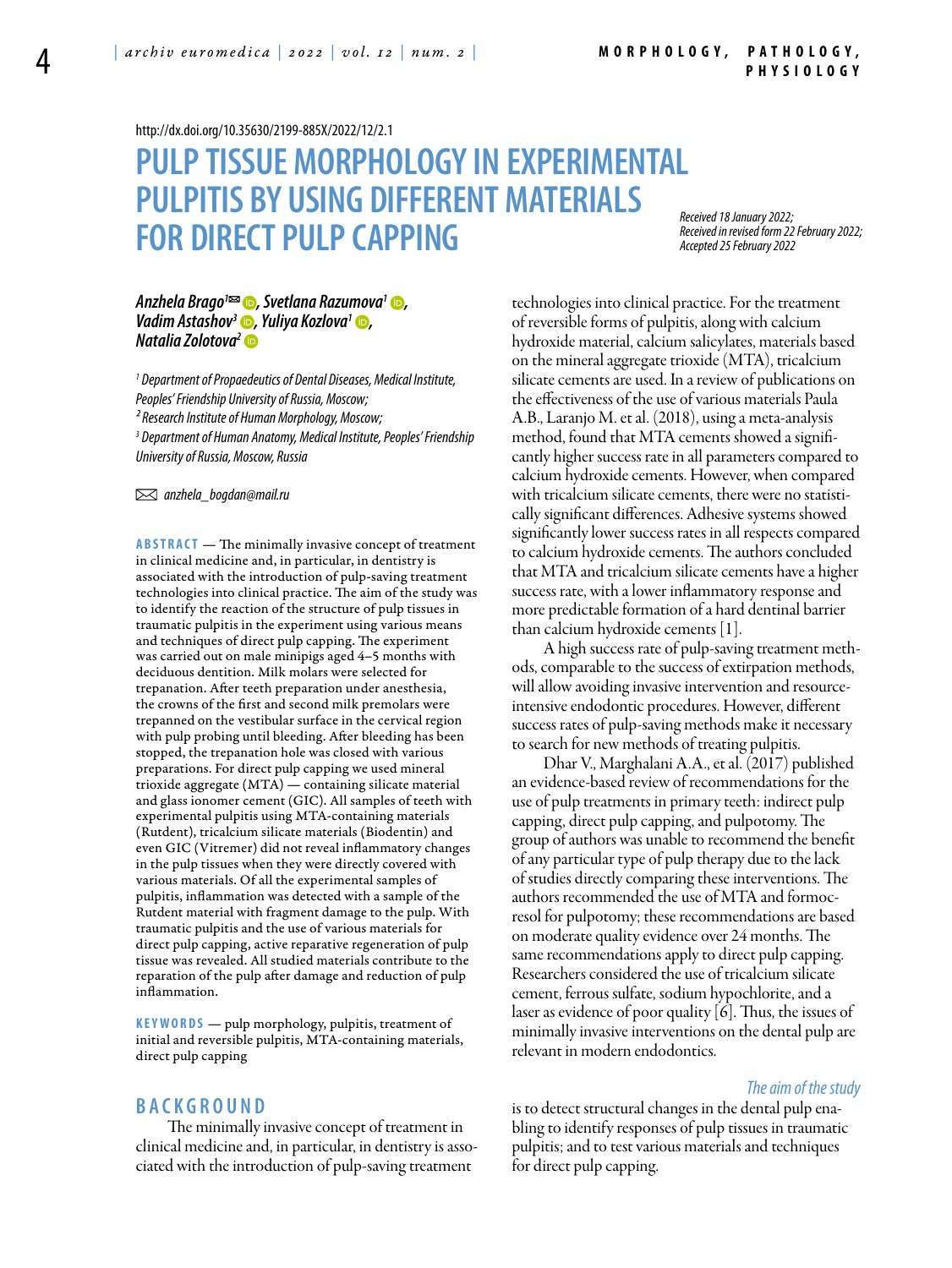# **MATERIALS AND METHODS**

To determine the responses of pulp tissues when using various materials for direct pulp capping, an experiment was carried out on 10 male laboratory pigs (mini-pigs), aged 4–5 months (Kennel LLC "Krolinfo", Russia), weighing not less than 20 kg, deciduous dentition (Decision of the Ethics Committee of MI Peoples' Friendship University of Russia, Protocol No. 1, 20 September 2018). All experiments were carried out in accordance with the principles of humanity set out in the European Community directive (86/609 / EC).

For premedication, Atropine 0.02–0.04 mg/kg subcutaneously was used, Meditin  $0.1 - 0.2$  ml/5 kg. Then, chloral hydrate anesthesia was performed by intravenous administration. A 10% solution of chloral hydrate in isotonic solution with the addition of 5% glucose at the rate of 1 ml per kg was injected into the large ear vein of the auricle. Induction: Propofol 7 mg/kg, if necessary, maintenance dose 0.2–0.5 mg kg/min. Maintenance of anesthesia: Isoflurane 5% (induction and deepening), with an oxygen flow of 0.1 l/kg/min, Isoflurane 1.5–2% (maintenance of anesthesia), with an oxygen flow of 0.1 l/kg/min. Antimedin 0.1 — 0.2 ml/5 kg was used for induction. The animals were divided into two groups: intact animals (5 individuals) and animals that underwent trepanation of their teeth with further closure of the trepanation hole with various medications (5 individuals). For trepanation milk molars were selected: 5.4, 6.4, 6.5, 7.5, 7.4, 8.5 in each animal. After cleaning the teeth with a toothbrush, the crowns of the first and second milk molars were trepanned on the vestibular surface in the cervical region. The direction of the bur is perpendicular to the vestibular surface of the tooth with an apical inclination of 6–9 degrees. Preparation under water cooling until a sinking sensation, spraying the surface with saline. Probing the pulp before bleeding, after stopping the bleeding in each tooth, the trepanation hole was closed with various preparations (6 teeth each): materials based on MTA – Rootdent (Technodent, Russia), materials based on tricalcium silicate — Biodentin (Biodentine, Septodont, France) and glass ionomer cement (GIC, Vitremer, 3M, USA).

After withdrawal from anesthesia, during the first day, the animals were injected with non-steroidal anti-inflammatory drugs (Melocsicam 250 mg/kg). The animals were withdrawn from the experiment on the 28th day by an overdose of ether anesthesia, the teeth were extracted with the adjacent alveolar ridge and placed in a 2% formalin solution. The teeth were fixed during the day in 10% buffered formalin. The teeth were fixed within 24 hours in 10% buffered formalin. Then decalcification was carried out using an electrolytic decalcifier Medax Mod. 33.000 (Germany) in Electrolytic decalcifying solution (05–03004E, Bio Optica, Italy) within 3 weeks; then washed in 70% ethyl alcohol for 24 hours. After histological processing in the device Tissue-Tek VIP5Jr (Sakura, USA), teeth were enclosed in a histomix in the device Tissue-Tek TEC (Sakura, USA), sections with a thickness of 5–8 microns on a microtome Microm HM340E (Thermo Scientific, USA) were made. The obtained preparations were stained with hematoxylin and eosin. Using the method of light microscopy (Microscope Axioplan 2 imaging (Carl Zeiss, Germany)) we studied exudativeinflammatory changes in the dental pulp, such as the severity of infiltration, cellular composition, edema, changes in the histology of the pulp with the use of photofixation.

### **R e s ult s**

The results of histological examination showed absence of inflammatory changes in the samples of teeth treated with MTA. Morphological examination of dentin and pulp of intact teeth showed a clear striation of dentin.

On the micrograph of the histological section of the tooth 8.5 after trepanation using Rootdent material to close the hole, the pulp has a normal structure, no inflammatory changes were detected. A strip of predentin or uncalcified dentin is determined between dentin and odontoblasts. Rows of odontoblasts with long narrow nuclei are oriented perpendicular to the inner surface of the dentin layer, forming a peripheral layer of pulp. The central layer of the pulp consists of loosely arranged mesenchymal cells, fibers and blood vessels (Fig. 1). In the preparation of the tooth 5.4 (tangentially cut tooth crown), when using Rutdent after trepanation we noticed inflammatory changes around the dentin fragment associated with the presence of foreign bodies in the pulp. (Fig. 2). In the pulp of the tooth, focal inflammatory infiltration around a foreign body (a fragment of hard tooth tissues) was revealed pulpitis (stasis, plethora, edema, plasmolymphocytic infiltration, disruption of the pulp structure) caused by the intrusion of a foreign body into the pulp.

Outside this zone, the pulp has a normal structure: it is represented by loose fibrous connective tissue with many thin-walled, unevenly plethoric blood vessels; a layer of odontoblasts is located on the border with dentin. Thus, the use of the MTA-containing material after crown trepanation showed a pulp-saving effect, the revealed inflammatory changes in the pulp are associated with the penetration of a foreign body into the pulp tissue.

In the preparations of teeth, the trepanation holes of which were closed with Biodentin, no histological changes characteristic of pulpitis were found (Fig. 3).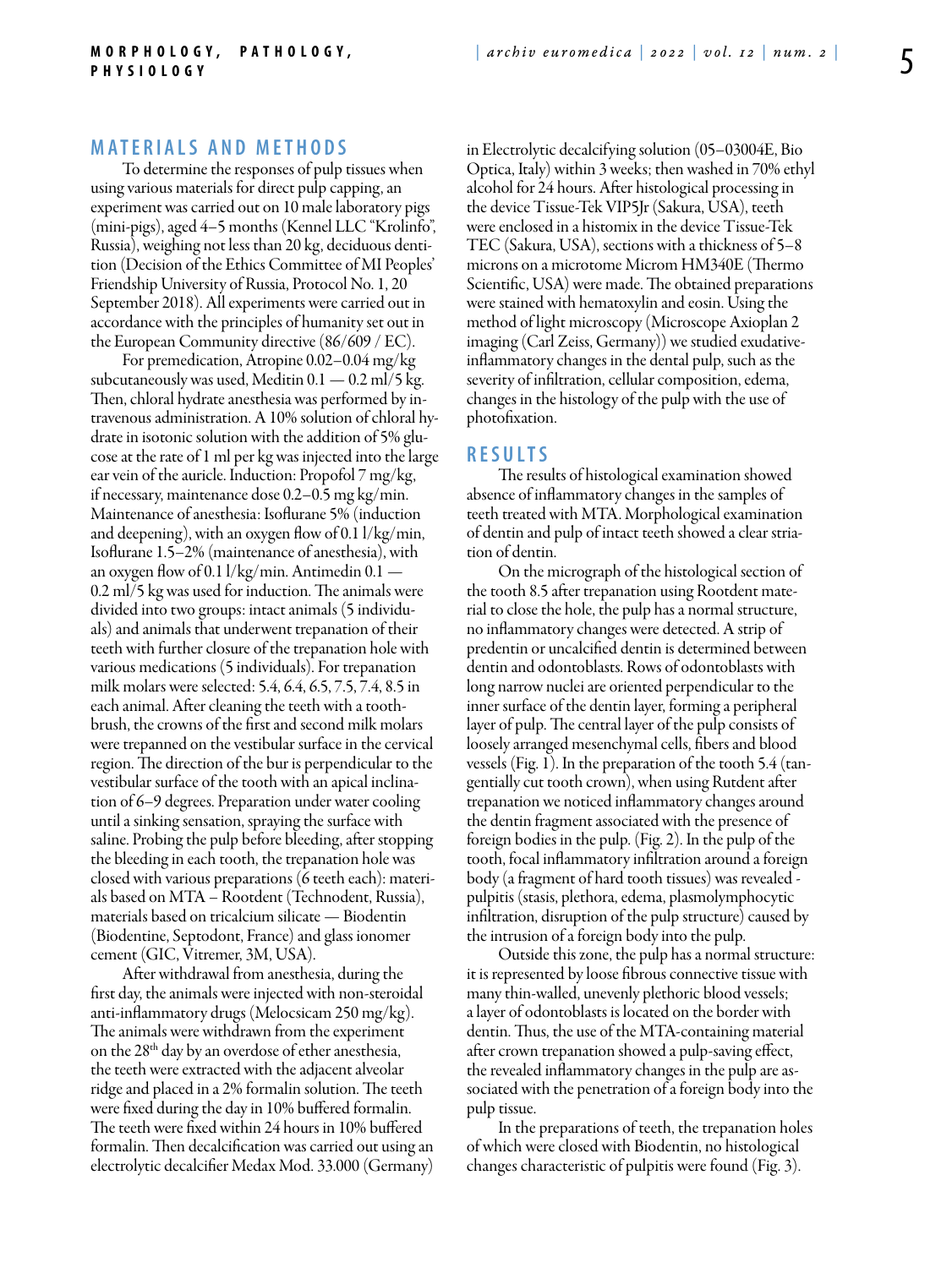#### **M orphology , P athology , P hysiology**



*Fig.1. Longitudinal section of the premolar 8.5 in laboratory pigs after trepanation with MTA closure: A — general view of the crown of the tooth, magnification ×50. B — tooth pulp without damage, multicellular, normal odontoblast row, magnification. ×200. Staining with hematoxylin and eosin*



*Fig.2. Tooth preparation 5.4 (Rootdent). A — general view of the tooth, magnification ×50. B — focal inflammation around a foreign body, magnification ×200. C — normal pulp of the tooth, magnification ×200. Staining with hematoxylin and eosin*



*Fig.3. Pulp of the tooth 6.4 (Biodentin). А — general view of the crown of the tooth, fragments of the filling material are visible, magnification ×50 B — normal pulp of the tooth, magnification ×200. Staining with hematoxylin and eosin*

In the preparation of tooth 6.4 (Biodentin) a longitudinally cut tooth with fragments of the pulp, crown and two roots with fragments of filling material in the pulp tissues. In all areas, the pulp has a normal structure, no inflammatory changes were found.

In preparation of tooth 6.5, Vitremer glass ionomer cement was used to close the trepanation hole (Fig. 4). In the preparation of tooth 6.5 (Vitremer), the coronal part of the tooth and the orifice of the root canals are cut tangentially.

In one canal, the pulp has a normal structure, there are no inflammatory changes. In the second canal the pulp cells have a mesenchymal morphology, their number is increased, but there is no inflammatory infiltration, which indicates the development of physiological repair in the pulp.

## **D iscu s si o n**

High reparative properties of the pulp were shown by Giraud T., Jeanneau C. et al. (2019). When using various models of pulpitis to study the effect of materials on the pulp, it was shown that the pulp has an innate anti-inflammatory potential and a high ability to regenerate in all teeth and at any age [3].

In research of Ricucci D., Siqueira J.F. Jr, Li Y. еt al. (2019) on 264 carious teeth, histological and histobacteriological analysis carried out on the extirpated pulp showed a localized inflammatory reaction that usually occurs in the adjacent pulp tissue as soon as the enamel was affected by caries. If softened and infected dentin was completely excised and the cavity repaired, pulpal inflammation was often relieved. In teeth with a carious process, the degree of penetration of bacteria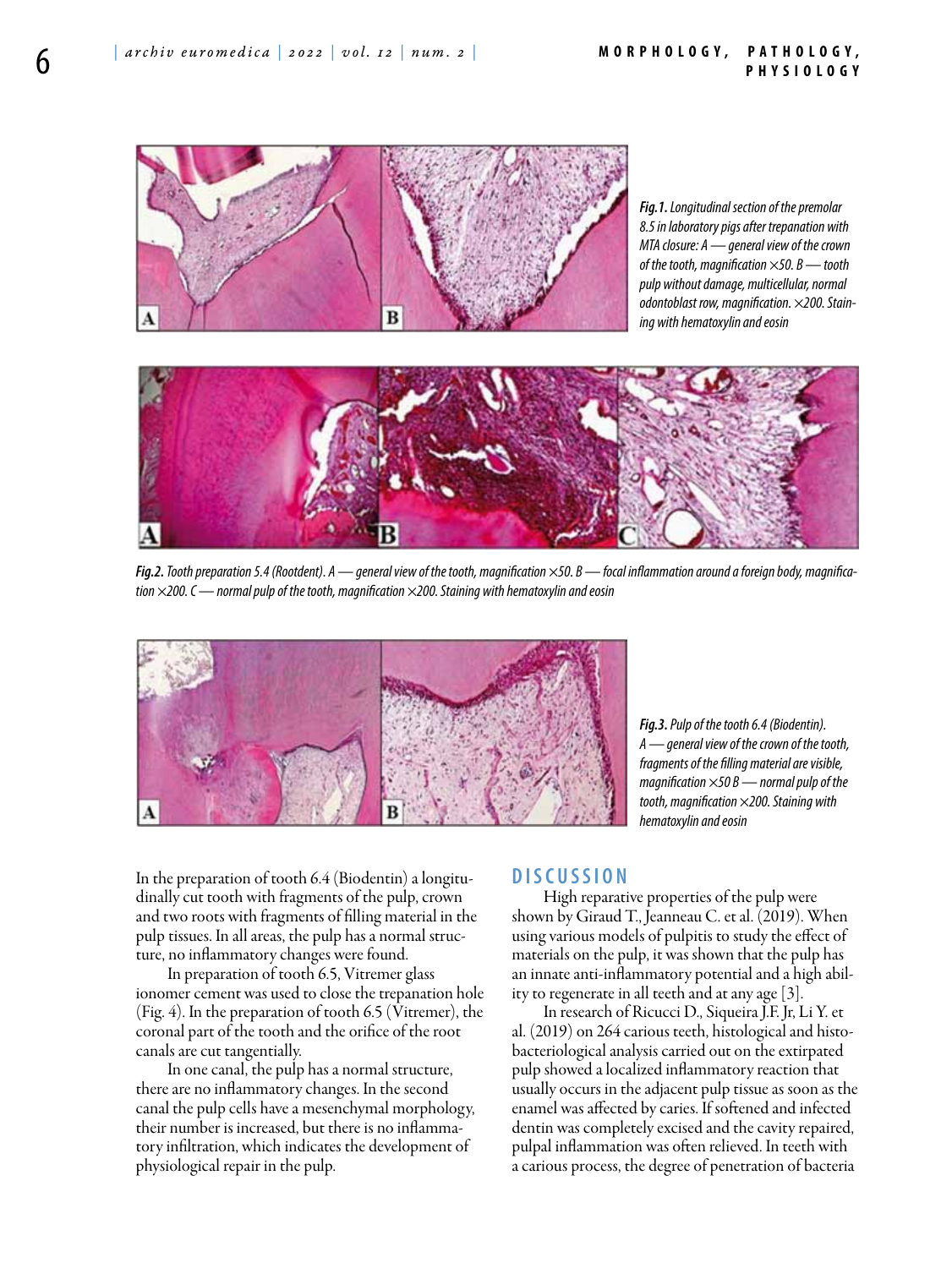

*Fig.4. Tooth pulp 6.5 (Vitremer). А, B canal of the tooth with normal pulp. C, D — cellular reaction in the pulp in the second canal. А, В — magnification ×50; C, D magnification ×200.*

varied, and the areas of infection were pulp inflammation, including micro-abscesses. However, the pulp tissue in the root canals was usually non-inflamed and normal [4].

In experimental samples, simulated pulpitis, inflammation was detected in samples containing Rutdent material (tooth 5.4). The cause of inflammation in sample 5.4 is associated with the presence of a foreign body (dentin fragment) in the pulp chamber. In the sample (tooth 8.5) containing the MTA-based materials, no inflammatory changes were detected. In all other samples of teeth with experimental pulpitis, where MTA-containing material (Rootdent), tricalcium silicate materials (Biodentin)were used for direct pulp capping there were no inflammatory changes in the pulp tissues. The high efficiency of MTA material and tricalcium silicate cements has been confirmed by numerous clinical studies in the treatment of pulpitis in young patients with an unformed and uncovered root apex. Brizuela C., Ormeño A. еt al. (2017) published the results of a study on 169 patients using MTA, calcium silicate cements and calcium hydroxide. After a year of follow-up, no significant differences were found between Biodentin and MTA. The authors noted some of the advantages of these cements over classical calcium hydroxide. [5].

Hegde S., Sowmya B., et al. (2017) treated reversible pulpitis in 24 permanent molars with carious lesions. There were two groups, group I - MTA and group II - Biodentin. Patients were seen at 3 weeks, 3 months, and 6 months for clinical and radiographic evaluation. The authors found that over 6 months

MTA and Biodentin showed 91.7% and 83.3% success, respectively, based on subjective symptoms, pulp sensitivity tests, and radiographic control [6].

The results of our study showed that the reaction of the pulp to GIC (Vitremer), according to histological analysis, did not differ from the reaction to tricalcium silicate cement (Biodentin). Lipski M., Nowicka A., еt al. (2018) published the results of predictive value of factors in relation to the results of direct pulp capping treatment with Biodentine (Septodont, Saint-Maur-de-Fosse, France). The overall success rate was 82,6%. The authors noted that age had a significant effect on pulp survival: the success rate was 90.9% of patients under 40 years and 73.8% of patients 40 years and older [7]. Ricucci D., Siqueira J.F. Jr, Li Y., еt al. (2019) conducted observation of 757 clinical cases with a long follow-up period of 30 years. The authors found that direct pulp capping was successful in 73.2%, partial pulpotomy in 96.4% and complete pulpotomy in 77.8% of cases [4].

### **C o n clu si o n**

Thus, on the basis of our data, we can conclude: 1. In traumatic pulpitis and the use of various materials for direct pulp capping, active reparative regeneration of pulp tissue was revealed. All researched covering materials contribute to the restoration of the pulp structure after damage, relief of the symptoms of pulp inflammation. 2. In case of damage to the pulp by fragments of a tooth during the modeling of pulpitis and the use of Rootdent material to cover the defect, incomplete regeneration of the pulp along the periphery of the inflammatory focus was revealed.